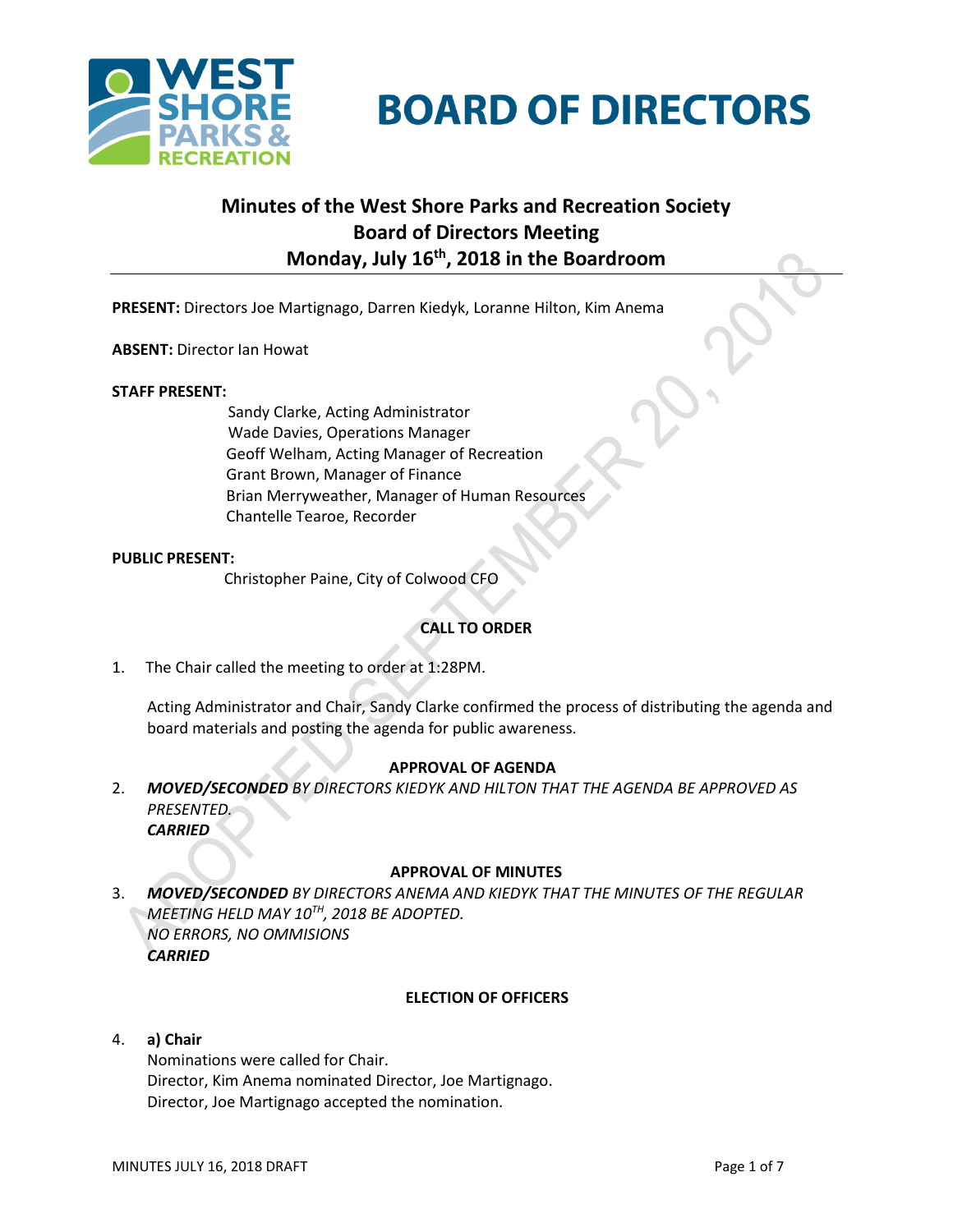The Acting Administrator and Chair, Sandy Clarke called three times for further nominations and hearing none, Director, Joe Martignago was elected Chair.

Director, Joe Martignago assumed the Chair at this time.

It was discussed and agreed upon that the role of Vice-Chair and the role of Finance Chair would be combined.

# **b) Vice-Chair/Finance Chair**

Nominations were called for Vice-Chair/Finance Chair. Director, Loranne Hilton nominated Director, Kim Anema. Director, Kim Anema accepted the nomination.

Chair, Joe Martignago called three times for further nominations and hearing none, Director, Kim Anema was elected Vice-Chair/Finance Chair.

# **STANDING COMMITTEES**

# 5. **a) Finance**

i) Amended Budget Discussion *Manager of Finance, Grant Brown highlighted the following:*

- The budget has been re-worked to show that the reserve funds are going towards capital expenditures. The new format shows a net operating budget surplus of \$302,150. The new format also shows a higher administration figure which is attributed to the proposed consultant's fee of \$60,000.

*Director, Joe Martignago confirmed that the only difference is the additional \$60,000 fee for the consultant.*

*Director, Darren Kiedyk asked if the requisition amounts are the same.*

*Manager of Finance, Grant Brown commented that the requisition amounts from 2016 are being used.*

*City of Colwood CFO, Christopher Paine commented that the difference is in the presentation. There is additional detail describing what is occurring to the reserve fund.*

A discussion occurred around the status of the unfunded members TCA, shown in the Reserve Summary.

*Manager of Finance, Grant Brown commented that the weight room was expanded in 2010 and the costs are being depleted by the surplus generated by the weight room.*

*City of Colwood CFO, Christopher Paine commented that we borrowed against our own reserves.*

*City of Colwood CFO, Christopher Paine commented that the budget was originally rejected because the reserve funds were shown to be required for the operational budget. The new budget layout*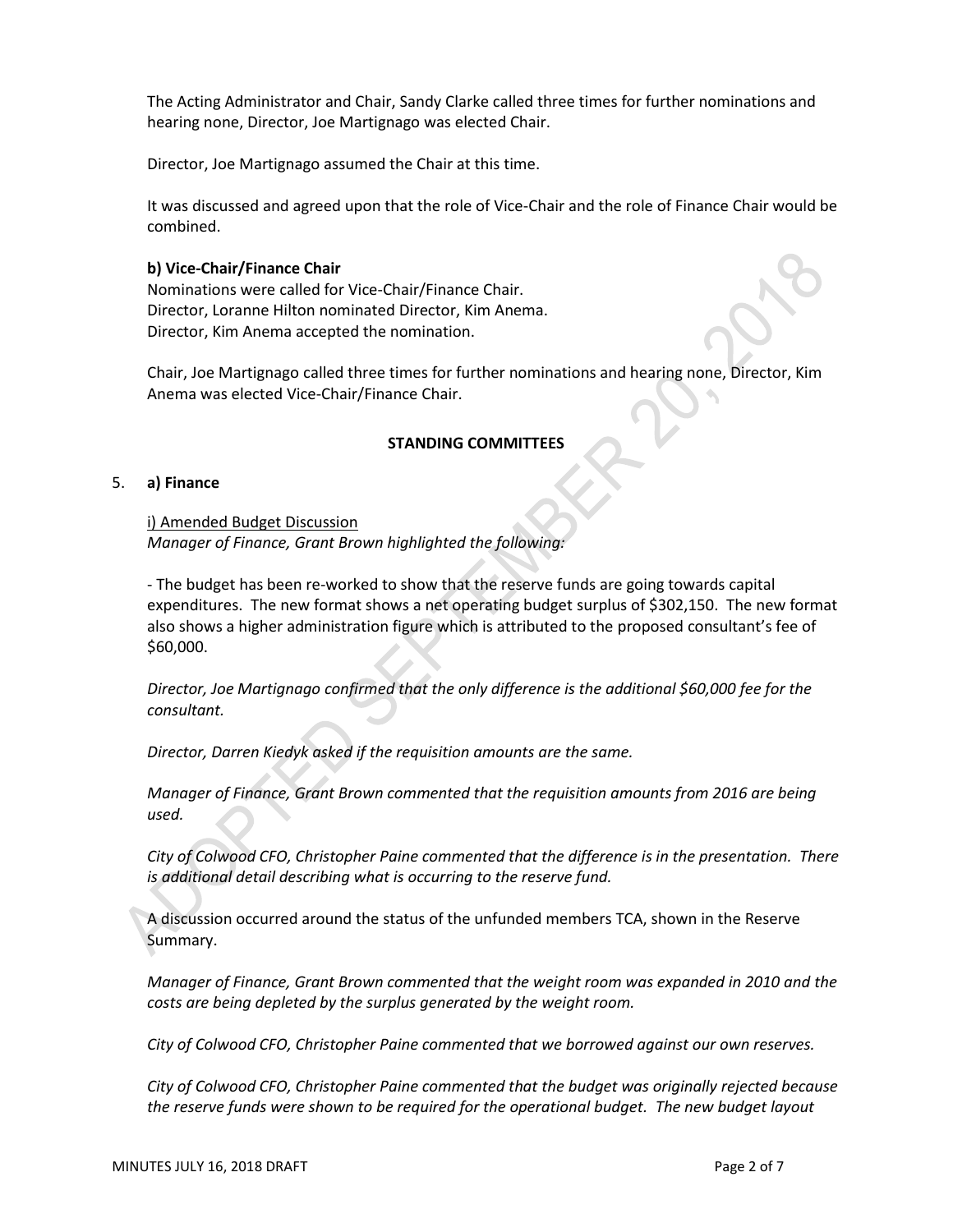*shows the operating budget generates a surplus, and the reserve funds appropriately fund the capital projects.*

*Chair, Joe Martignago commented that he recommends that the new budget layout be taken to councils for their approval.*

*Director, Kim Anema commented that the new budget layout has a new presentation and the addition of a consultant's fee for \$60,000. The City of Colwood didn't approve the budget as it was shown previously and the other municipalities did. Director, Kim Anema commented that he recommends that we all approve the same budget presentation and take it to all councils for approval.*

*City of Colwood CFO, Christopher Paine commented that the additional \$60,000 is the substantial difference.*

*Director, Kim Anema commented that he will put together a council report and attach it to the budget document. He will take it to his council Tuesday, July 17, 2018 and circulate the report to all Directors to take to their councils.*

*MOVED/SECONDED BY DIRECTORS ANEMA AND KIEDYK THAT THE NEW BUDGET LAYOUT BE PRESENTED TO ALL COUNCILS FOR APPROVAL. CARRIED*

City of Colwood CFO, Christopher Paine left the meeting at 1:45pm.

ii) 2018 Financial Review - May

*Manager of Finance, Grant Brown highlighted the following:*

- Manager of Finance, Grant Brown asked the board of directors if they would like a monthly report or a quarterly report and whether or not they would like a summary of the monthly Revenue and Expenditures included.

*Director, Kim Anema commented that he would prefer quarterly reports with the addition of the monthly summary of Revenue and Expenditures.*

- Manager of Finance, Grant Brown reviewed his Interim 2018 Financial Review as of May 2018 and provided some clarifying comments and highlights.

*Manager of Finance, Grant Brown commented that we transitioned to a new recreation software, PerfectMind in September and this has changed how we realize revenues (accrual versus cash system).*

*MOVED/SECONDED BY DIRECTORS ANEMA AND KIEDYK THAT THE REPORT BE APPROVED AS PRESENTED. CARRIED*

**b) Committee Schedule**

*Acting Administrator, Sandy Clarke commented on the following:*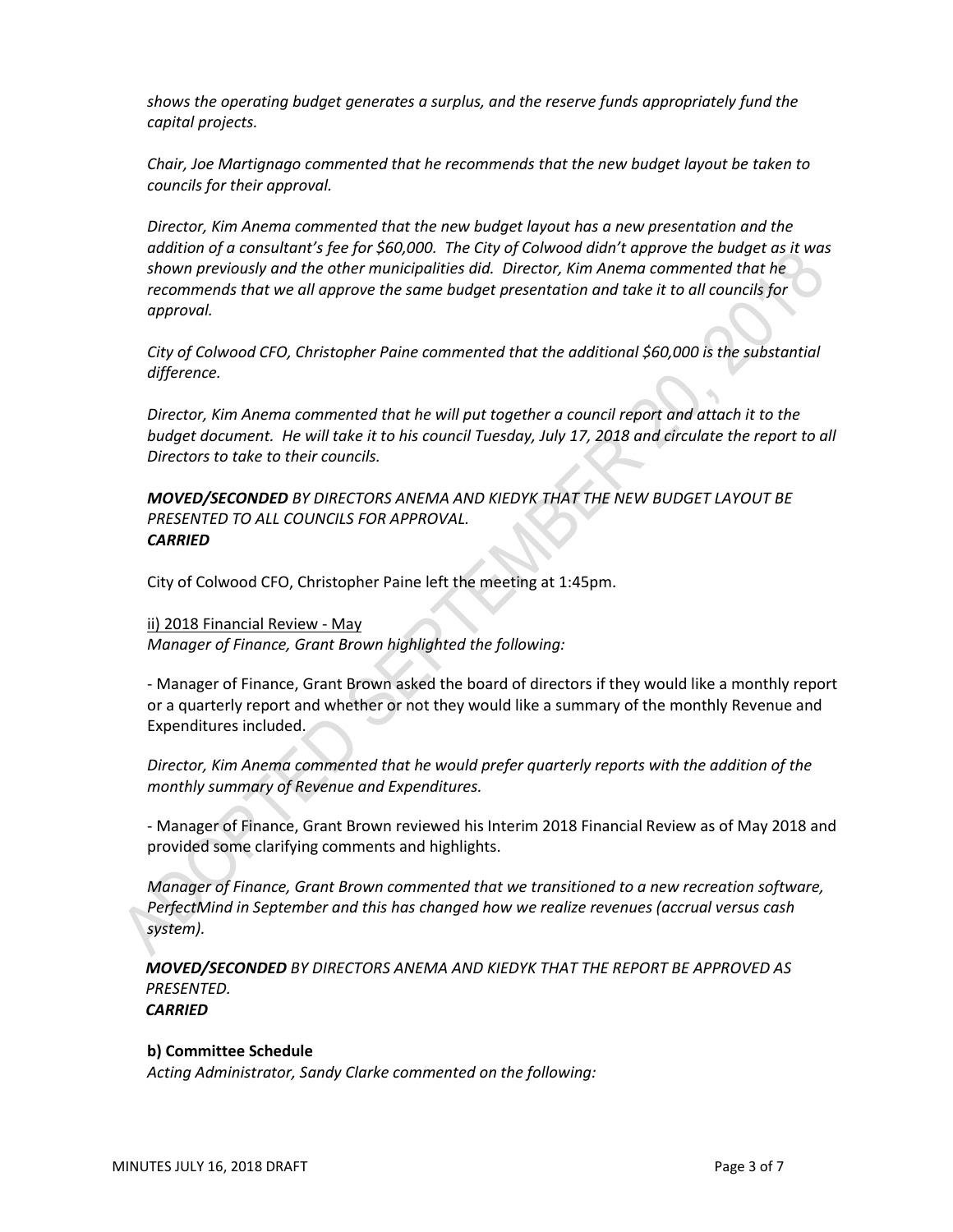- The committees that were in effect previously included Finance, Strategic Planning, Environment, Skatepark, Policy, Facility Review and Grizzlies/Shamrocks Lease Committee.

For the interim board, the following recommendations were made:

1. The finance committee could be amalgamated with the board meetings as the people required at both are the same.

2. The policy committee is not an ongoing committee and only comes together when the board policy manual needs updating or a new WSPR Policy is being introduced. These can occur as a staff report.

3. The Strategic Planning and Skatepark Committees can continue as staff driven reports given to the board of directors on a regular basis.

4. The Environment Committee can continue as a staff driven committee.

*Director, Loranne Hilton commented that she supports the suggestions as there are not enough board members to do detailed committee work.*

*Director, Kim Anema commented that he supports the Finance Committee amalgamating with the board meetings and wishes to discuss the Skatepark Committee work on a regular basis. Director, Kim Anema expressed that the Town of View Royal is anxious to see the project proceed and is willing to put in funding.*

*Acting Manager of Recreation, Geoff Welham commented that the Westshore Skateboard Coalition is prepared to inform board members of the concept drawings and projected funding costs at the September 2018 board meeting. The coalition is currently brainstorming fundraising possibilities and will be seeking direction from board members.*

*Acting Administrator, Sandy Clarke commented that the Westshore Skatepark Coalition is looking for the board of directors to be informed and to support them in their fundraising initiatives. They are not expecting financial contributions from any of the municipalities at this time.*

*Acting Manager of Recreation, Geoff Welham commented that there is the potential for naming rights and the Westshore Skatepark Coalition is looking for direction around this option.*

*Chair, Joe Martignago confirmed that the Finance Committee will meld with the board meetings and all other committees will continue as staff reports.*

*Director, Kim Anema asked if a review of each committee could be done.* 

The following was discussed:

#### Policy Committee

*Director, Kim Anema aked if this committee focused on board policy manuals versus administrative policies?*

*Acting Administrator, Sandy Clarke commented yes, that the focus is primarily keeping the board*  policy manual updated. If a new WSPR Policy is drafted that the board may need to be informed *of, it would come forward.*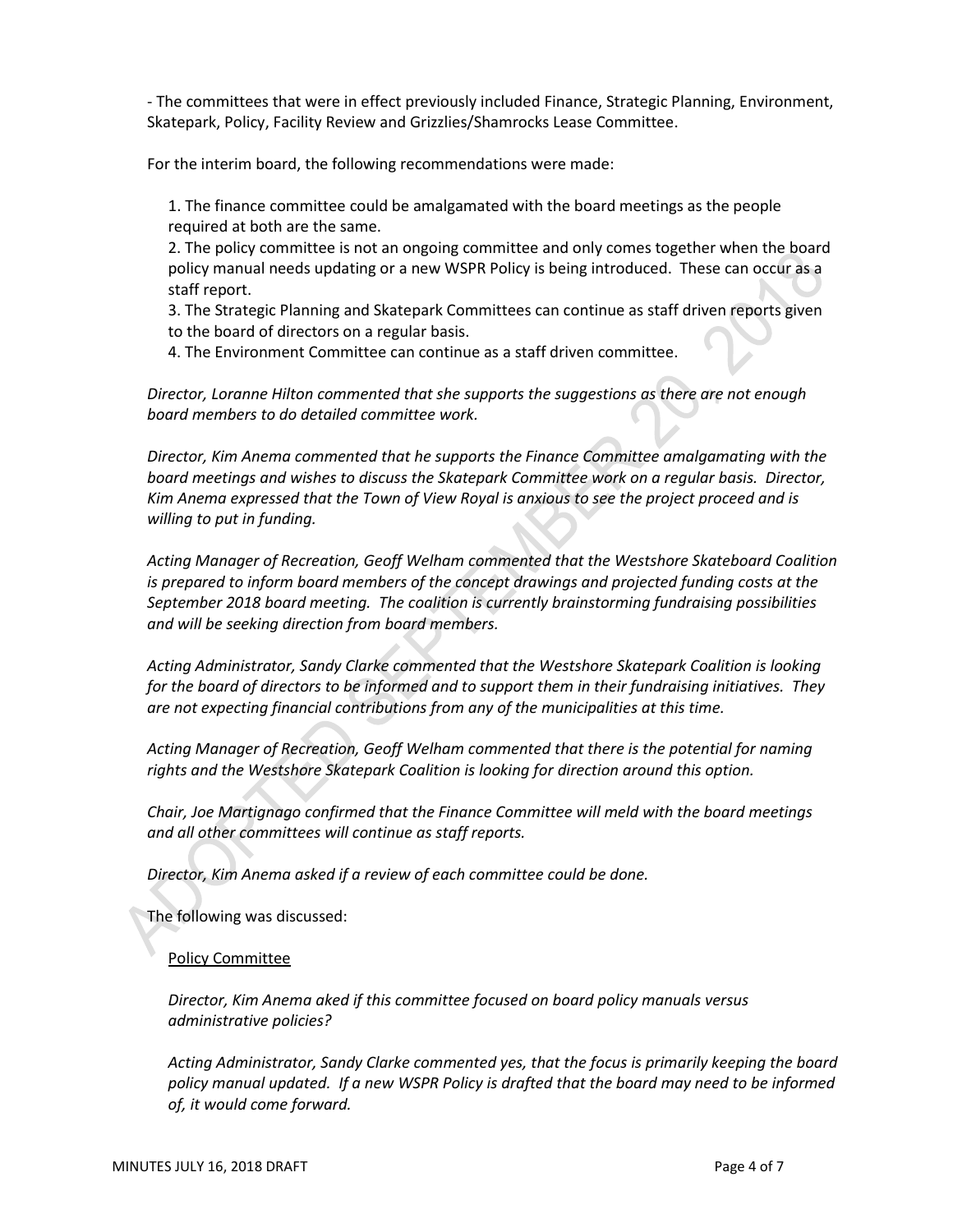#### Lease Committee

*Manager of Operations, Wade Davies commented that the Lease Committee doesn't come up often but occasionally we need to address it.*

*Director, Kim Anema commented that the board of directors will be looking at all leases on their own initiative before February 2019 so no committee is needed.*

#### Environment Committee

*Manager of Operations, Wade Davies commented that it was an initiative to review the Garry Oak area onsite. The work has become part of staff's work plan and no committee is required.*

#### Facilities Review Committee

*Director, Kim Anema asked what the Terms of Reference referenced in the previous minutes were?*

*Acting Administrator, Sandy Clarke commented that when the committee was created 6 months ago, the Terms of Reference was created. The Terms of Reference will be circulated with the minutes from this meeting, which will provide an overview of the committee's focus.*

*Director, Kim Anema asked if the committee should continue.*

*Acting Administrator, Sandy Clarke commented that the committee was informed by work staff was compiling. Staff will continue that work with a consultant in the future.*

# **NEW BUSINESS**

#### 6. **a) Program overview presentation**

*Acting Administrator, Sandy Clarke presented a PowerPoint presentation of the type and scope of programs offered at WSPR.*

PowerPoint presentation available upon request.

#### **b) SD62 update on NLC spaces**

*Acting Manager of Recreation, Geoff Welham highlighted the following:*

- WSPR was informed that our lease with Royal Bay School where the Neighbourhood Learning Centre was operating would be terminated in 90 days as a result of the school's need for the space for school population growth.

*Chair, Joe Martignago asked what is done in those spaces.*

*Acting Manager of Recreation, Geoff Welham commented that WSPR uses the spaces to provide services in the community. At Royal Bay School, WSPR offers after school care programs, licensed preschool, summer camps and a youth drop-in space.*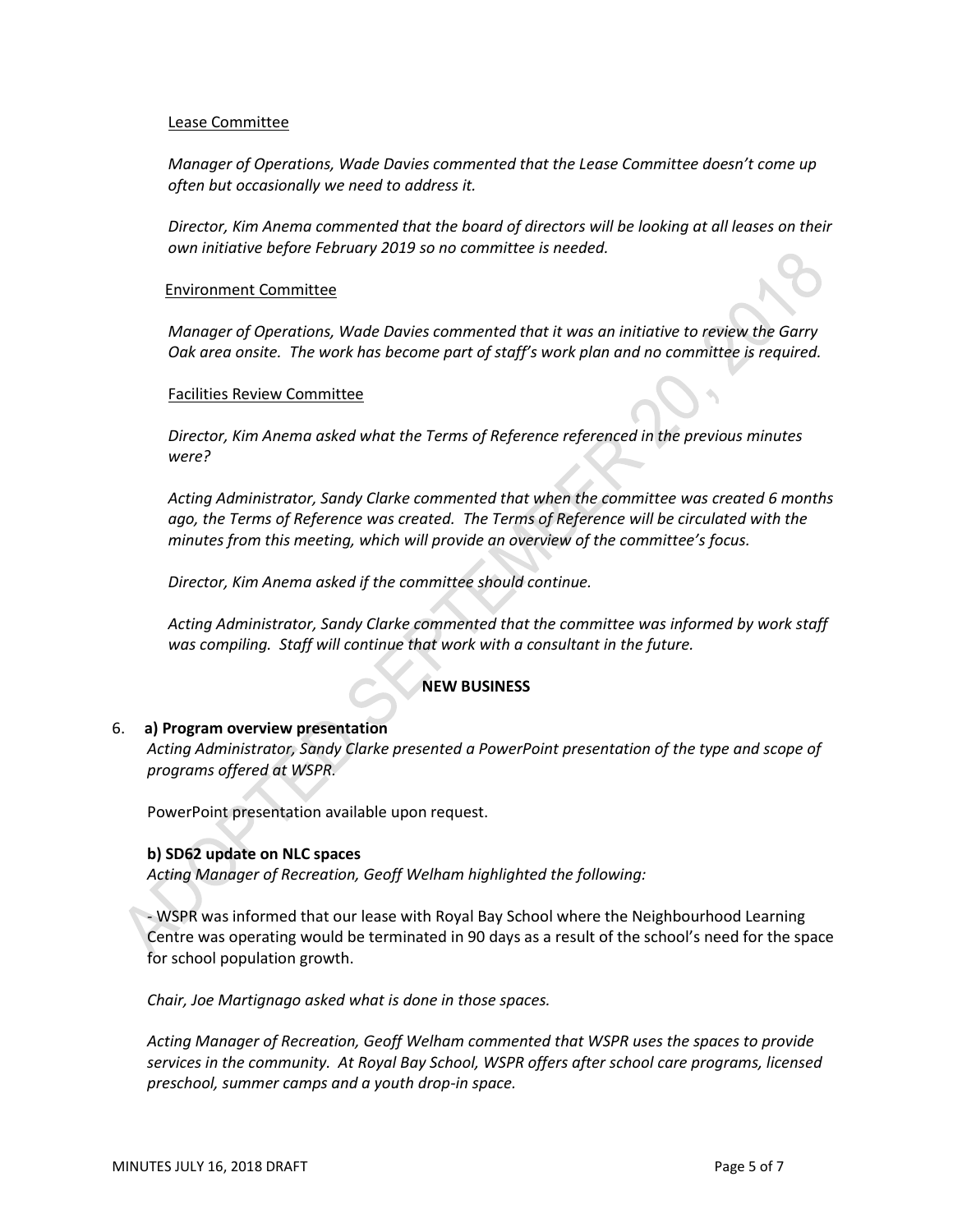*Director, Darren Kiedyk asked if the programs are being dropped or relocated.*

*Acting Manager of Recreation, Geoff Welham commented that the programs are being relocated to JDF Recreation Centre. Staff will also look for possible additional spaces in the community for the future.*

*Director, Darren Kiedyk enquired about Centennial Centre as a community space.*

*Acting Manager of Recreation, Geoff Welham commented Centennial Centre is our arts and culture hub and offers consistent programs such as dance, music and art programs. Numbers in those programs are growing.*

*Acting Administrator, Sandy Clarke commented that Royal Bay School and Belmont School received additional funding to build the Neighbourhood Learning Centres and the spaces were to be used by community groups only. The school populations are growing and currently they don't have the required space. As a result, they are needing to use the Neighbourhood Learning spaces for classrooms. WSPR was going to vacate Centennial Centre in the past, however, the City of Langford asked us not too. We are glad that we stayed in Centennial Centre and were able to create an arts and culture hub. WSPR will relocate their programs from the Neighbourhood Learning Centres to JDF Recreation Centre in September 2018 and as a result will reduce expenditures without a monthly lease fee to SD62.*

*Acting Manager of Recreation, Geoff Welham commented that we are making the relocation changes for September 1 at the start of our programs instead of by the given deadline of October 1, 2018.*

#### **FOR INFORMATION**

# 7. **a) Human Resources Report**  *Manager of Human Resources, Brian Merryweather commented on the following:*

- There are currently 43 summer camp auxiliary staff.

*FOR INFORMATION ONLY*

#### **FOR INFORMATION**

# **b) Administrator's Report**

*Sandy Clarke, Acting Administrator commented on the following:*

- This month's report includes the following:

- o Summer camps are currently running. WSPR offers free programming within the community including Neigbourhood Nights, StoryWalks and Roving Play Parks. These events are held within the community which helps WSPR take its brand offsite.
- $\circ$  Rock the Shores was just held this past weekend and the venue looked great. Atomique Productions expected 5,000 people a day and the estimated number of people that attended was between 4,000-6,000 people a day. More events are being held throughout the summer.